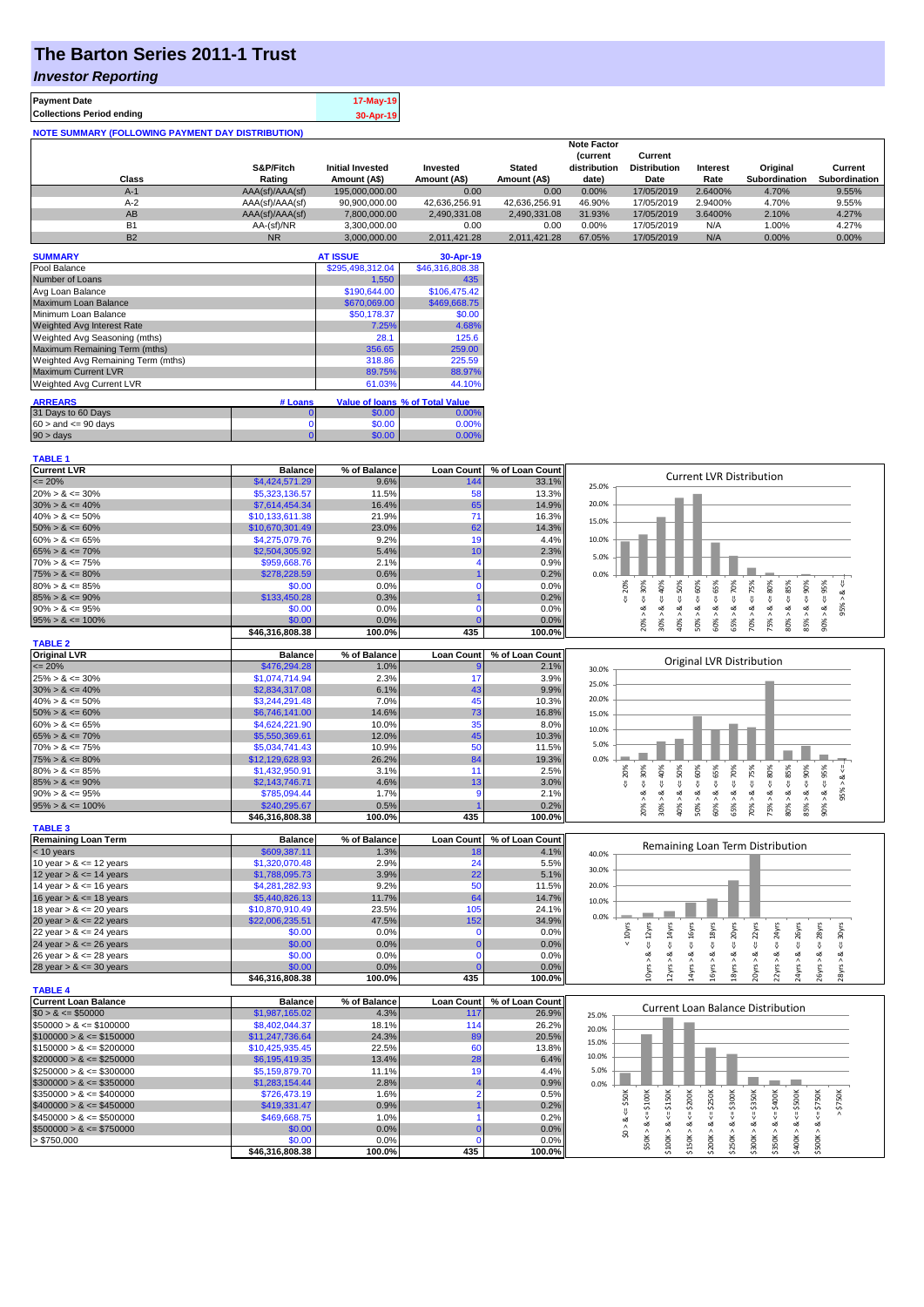# **The Barton Series 2011-1 Trust**

#### *Investor Reporting*

| <b>Payment Date</b><br><b>Collections Period ending</b><br><b>TABLE 5</b> |                                    | 17-May-19<br>30-Apr-19  |                          |                          |                                                                                                                                                                       |
|---------------------------------------------------------------------------|------------------------------------|-------------------------|--------------------------|--------------------------|-----------------------------------------------------------------------------------------------------------------------------------------------------------------------|
| <b>Loan Seasoning</b>                                                     | <b>Balance</b>                     | % of Balance            | <b>Loan Count</b>        | % of Loan Count          | Loan Seasoning Distribution                                                                                                                                           |
| $= 6$ mths                                                                | \$0.00                             | 0.0%                    |                          | 0.0%                     | 40.0%<br>35.0%                                                                                                                                                        |
| $> 8 \le 12$ mth<br>$12 > 8 \le 18$ mths                                  | \$0.00<br>\$0.00                   | 0.0%<br>0.0%            | $\mathbf 0$<br>$\bf{0}$  | 0.0%<br>0.0%             | 30.0%                                                                                                                                                                 |
| $18 > 8 \le 24$ mths                                                      | \$0.00                             | 0.0%                    | $\Omega$                 | 0.0%                     | 25.0%                                                                                                                                                                 |
| $2 > 8 \le 3$ years                                                       | \$0.00                             | 0.0%                    | $\Omega$                 | 0.0%                     | 20.0%<br>15.0%                                                                                                                                                        |
| $3 > 8 \le 4$ years                                                       | \$0.00<br>\$0.00                   | 0.0%<br>0.0%            | $\mathbf 0$<br>0         | 0.0%<br>0.0%             | 10.0%                                                                                                                                                                 |
| $4 > 8 \le 5$ years<br>$5 > 8 \le 6$ years                                | \$0.00                             | 0.0%                    | $\mathbf 0$              | 0.0%                     | 5.0%                                                                                                                                                                  |
| $6 > 8 \le 7$ years                                                       | \$0.00                             | 0.0%                    | $\Omega$                 | 0.0%                     | 0.0%                                                                                                                                                                  |
| $7 > 8 \le 8$ years                                                       | \$0.00                             | 0.0%                    | $\mathbf 0$              | 0.0%                     | $\leq$ 9 years<br>mths<br>$\leq 12$ mth<br>24 mths<br>years<br>$\leq$ = 4 years<br>6 years<br>$\le$ = 7 years<br><= 8 years<br><= 5 years<br>$\circ$<br>$\sim$        |
| $8 > 8 \le 9$ years<br>$9 > 8 \le 10$ years                               | \$10,170,554.00<br>\$15,875,910.00 | 22.0%<br>34.3%          | 75<br>121                | 17.2%<br>27.8%           | $\le$ = 10 years<br>$\stackrel{\scriptscriptstyle{0}}{\mathsf{v}}$<br>$\stackrel{\scriptscriptstyle{  }}{\mathsf{v}}$<br>$\sqrt{ }$<br>œ                              |
| > 10 years                                                                | \$20,270,344.38                    | 43.8%                   | 239                      | 54.9%                    | $12 > 8$ <= 18 mths<br>3 > 8<br>4 > 8<br>5 > 8<br>6 > 8<br>7 > 8<br>8 > 8<br>⊗<br>∧<br>18 > 8.<br>∞<br>$\stackrel{\scriptstyle\wedge}{\scriptstyle\sim}$<br>$\hat{0}$ |
|                                                                           | \$46,316,808.38                    | 100.0%                  | 435                      | 100.0%                   |                                                                                                                                                                       |
| <b>TABLE 6</b><br>Postcode Concentration (top 10 by value)                | <b>Balance</b>                     | % of Balance            | <b>Loan Count</b>        | % of Loan Count          |                                                                                                                                                                       |
| 5700                                                                      | \$1,572,847.20                     | 3.4%                    | 18                       | 4.1%                     | Geographic Distribution<br>0.7%                                                                                                                                       |
| 2614                                                                      | \$1,072,834.55                     | 2.3%                    | 7                        | 1.6%                     | 17.2%                                                                                                                                                                 |
| 2617<br>5108                                                              | \$1,039,379.44<br>\$961,511.98     | 2.2%<br>2.1%            | 8                        | 1.4%<br>1.8%             |                                                                                                                                                                       |
| 5159                                                                      | \$960,332.35                       | 2.1%                    |                          | 1.6%                     | 6.7%                                                                                                                                                                  |
| 2602                                                                      | \$956,097.08                       | 2.1%                    | 7                        | 1.6%                     |                                                                                                                                                                       |
| 2620                                                                      | \$944,726.19                       | 2.0%                    |                          | 1.6%                     | 51.6%                                                                                                                                                                 |
| 2905<br>2605                                                              | \$939,872.67<br>\$927,853.42       | 2.0%<br>2.0%            | 7<br>5                   | 1.6%<br>1.1%             |                                                                                                                                                                       |
| 2906                                                                      | \$859,228.21                       | 1.9%                    | 8                        | 1.8%                     | 23.8%                                                                                                                                                                 |
|                                                                           |                                    |                         |                          |                          |                                                                                                                                                                       |
| <b>TABLE 7</b><br><b>Geographic Distribution</b>                          | <b>Balance</b>                     | % of Balance            | <b>Loan Count</b>        | % of Loan Count          | SA ACT NSW WA Other                                                                                                                                                   |
| <b>Australian Capital Territory</b>                                       | \$11,011,782.15                    | 23.8%                   | 83                       | 19.1%                    |                                                                                                                                                                       |
| New South Wales                                                           | \$3,117,692.15                     | 6.7%                    | 22                       | 5.1%                     | Metro / Non-Metro / Inner City Distribution                                                                                                                           |
| Northern Territory<br>Queensland                                          | \$0.00<br>\$0.00                   | 0.0%<br>0.0%            | C<br>$\Omega$            | 0.0%<br>0.0%             | 0.8%                                                                                                                                                                  |
| South Australia                                                           | \$23,896,135.40                    | 51.6%                   | 262                      | 60.2%                    | 17.1%                                                                                                                                                                 |
| Tasmania                                                                  | \$0.00                             | 0.0%                    | $\Omega$                 | 0.0%                     |                                                                                                                                                                       |
| Victoria                                                                  | \$312,519.49                       | 0.7%                    |                          | 1.1%                     |                                                                                                                                                                       |
| Western Australia                                                         | \$7,978,679.19<br>\$46,316,808.38  | 17.2%<br>100.0%         | 63<br>435                | 14.5%<br>100.0%          |                                                                                                                                                                       |
| <b>TABLE 8</b>                                                            |                                    |                         |                          |                          |                                                                                                                                                                       |
| Metro/Non-Metro/Inner-City                                                | <b>Balance</b>                     | % of Balance            | <b>Loan Count</b>        | % of Loan Count          | 82.1%                                                                                                                                                                 |
| Metro<br>Non-metro                                                        | \$38,024,981.69<br>\$7,905,020.62  | 82.1%<br>17.1%          | 354<br>78                | 81.4%<br>17.9%           |                                                                                                                                                                       |
| Inner city                                                                | \$386,806.07                       | 0.8%                    |                          | 0.7%                     |                                                                                                                                                                       |
|                                                                           | \$46,316,808.38                    | 100.0%                  | 435                      | 100.0%                   | <b>■</b> Metro<br>Non-metro<br>Inner city                                                                                                                             |
| <b>TABLE 9</b>                                                            |                                    |                         |                          |                          |                                                                                                                                                                       |
| <b>Property Type</b><br><b>Residential House</b>                          | <b>Balance</b><br>\$42,499,618.95  | % of Balance<br>91.8%   | <b>Loan Count</b><br>397 | % of Loan Count<br>91.3% | Occupancy Type Distribution                                                                                                                                           |
| <b>Residential Unit</b>                                                   | \$3,667,475.97                     | 7.9%                    | 37                       | 8.5%                     | 5.1%                                                                                                                                                                  |
| Rural                                                                     | \$0.00                             | 0.0%                    | $\Omega$                 | 0.0%                     |                                                                                                                                                                       |
| Semi-Rural<br><b>High Density</b>                                         | \$0.00<br>\$149,713.46             | 0.0%<br>0.3%            | $\mathbf 0$              | 0.0%<br>0.2%             |                                                                                                                                                                       |
|                                                                           | \$46,316,808.38                    | 100.0%                  | 435                      | 100.0%                   |                                                                                                                                                                       |
| <b>TABLE 10</b>                                                           |                                    |                         |                          |                          |                                                                                                                                                                       |
| <b>Occupancy Type</b>                                                     | <b>Balance</b>                     | % of Balance            | Loan Count               | % of Loan Count          |                                                                                                                                                                       |
| Owner Occupied<br>Investment                                              | \$43,976,383.37<br>\$2,340,425.01  | 94.9%<br>5.1%           | 409<br>26                | 94.0%<br>6.0%            |                                                                                                                                                                       |
|                                                                           | \$46,316,808.38                    | 100.0%                  | 435                      | 100.0%                   | 94.9%                                                                                                                                                                 |
| <b>TABLE 11</b>                                                           |                                    |                         |                          |                          |                                                                                                                                                                       |
| <b>Employment Type Distribution</b><br>Contractor                         | <b>Balance</b><br>\$444,328.10     | % of Balance<br>1.0%    | <b>Loan Count</b>        | % of Loan Count<br>1.4%  | Owner Occupied<br>Investment                                                                                                                                          |
| Pay-as-you-earn employee (casual)                                         | \$1,123,365.10                     | 2.4%                    | 10                       | 2.3%                     |                                                                                                                                                                       |
| Pay-as-you-earn employee (full time)                                      | \$36,656,494.35                    | 79.1%                   | 328                      | 75.4%                    | <b>LMI Provider Distribution</b>                                                                                                                                      |
| Pay-as-you-earn employee (part time)                                      | \$3,268,284.74                     | 7.1%                    | 39                       | 9.0%                     | 6.2%                                                                                                                                                                  |
| Self employed<br>No data                                                  | \$1,986,420.32<br>\$2,837,915.77   | 4.3%<br>6.1%            | 17<br>35                 | 3.9%<br>8.0%             |                                                                                                                                                                       |
|                                                                           | \$46,316,808.38                    | 100.0%                  | 435                      | 100.0%                   |                                                                                                                                                                       |
| <b>TABLE 12</b>                                                           |                                    |                         |                          |                          |                                                                                                                                                                       |
| <b>LMI Provider</b><br>QBE                                                | <b>Balance</b><br>\$43,425,748.36  | % of Balance<br>93.8%   | <b>Loan Count</b><br>418 | % of Loan Count<br>96.1% |                                                                                                                                                                       |
| Genworth                                                                  | \$2,891,060.02                     | 6.2%                    | 17                       | 3.9%                     |                                                                                                                                                                       |
|                                                                           | \$46,316,808.38                    | 100.0%                  | 435                      | 100.0%                   |                                                                                                                                                                       |
| <b>TABLE 13</b>                                                           |                                    |                         |                          | % of Loan Count          | 93.8%                                                                                                                                                                 |
| <b>Arrears</b><br>$= 0$ days                                              | <b>Balance</b><br>\$43,738,808.88  | % of Balance<br>94.4%   | <b>Loan Count</b><br>417 | 95.9%                    | $\blacksquare$ QBE<br>Genworth                                                                                                                                        |
| $0 >$ and $\leq$ 30 days                                                  | \$2,577,999.50                     | 5.6%                    | 18                       | 4.1%                     |                                                                                                                                                                       |
| $30 >$ and $\leq 60$ days                                                 | \$0.00                             | 0.0%                    | 0                        | 0.0%                     | Interest Rate Type Distribution                                                                                                                                       |
| $60 >$ and $\leq 90$ days                                                 | \$0.00                             | 0.0%                    | $\Omega$                 | 0.0%                     | 13.5%                                                                                                                                                                 |
| $90 > \text{days}$                                                        | \$0.00<br>\$46,316,808.38          | 0.0%<br>100.0%          | 435                      | 0.0%<br>100.0%           |                                                                                                                                                                       |
| <b>TABLE 14</b>                                                           |                                    |                         |                          |                          |                                                                                                                                                                       |
| <b>Interest Rate Type</b>                                                 | <b>Balance</b>                     | % of Balance            | <b>Loan Count</b>        | % of Loan Count          |                                                                                                                                                                       |
| Variable                                                                  | \$40,058,857.24                    | 86.5%                   | 382                      | 87.8%                    |                                                                                                                                                                       |
| Fixed                                                                     | \$6,257,951.14<br>\$46,316,808.38  | 13.5%<br>100.0%         | 53<br>435                | 12.2%<br>100.0%          |                                                                                                                                                                       |
| <b>TABLE 15</b>                                                           |                                    |                         |                          |                          | 86.5%                                                                                                                                                                 |
| <b>Weighted Ave Interest Rate</b><br><b>Fixed Interest Rate</b>           | <b>Balance</b><br>4.28%            | <b>Loan Count</b><br>53 |                          |                          | Fixed<br>■ Variable                                                                                                                                                   |